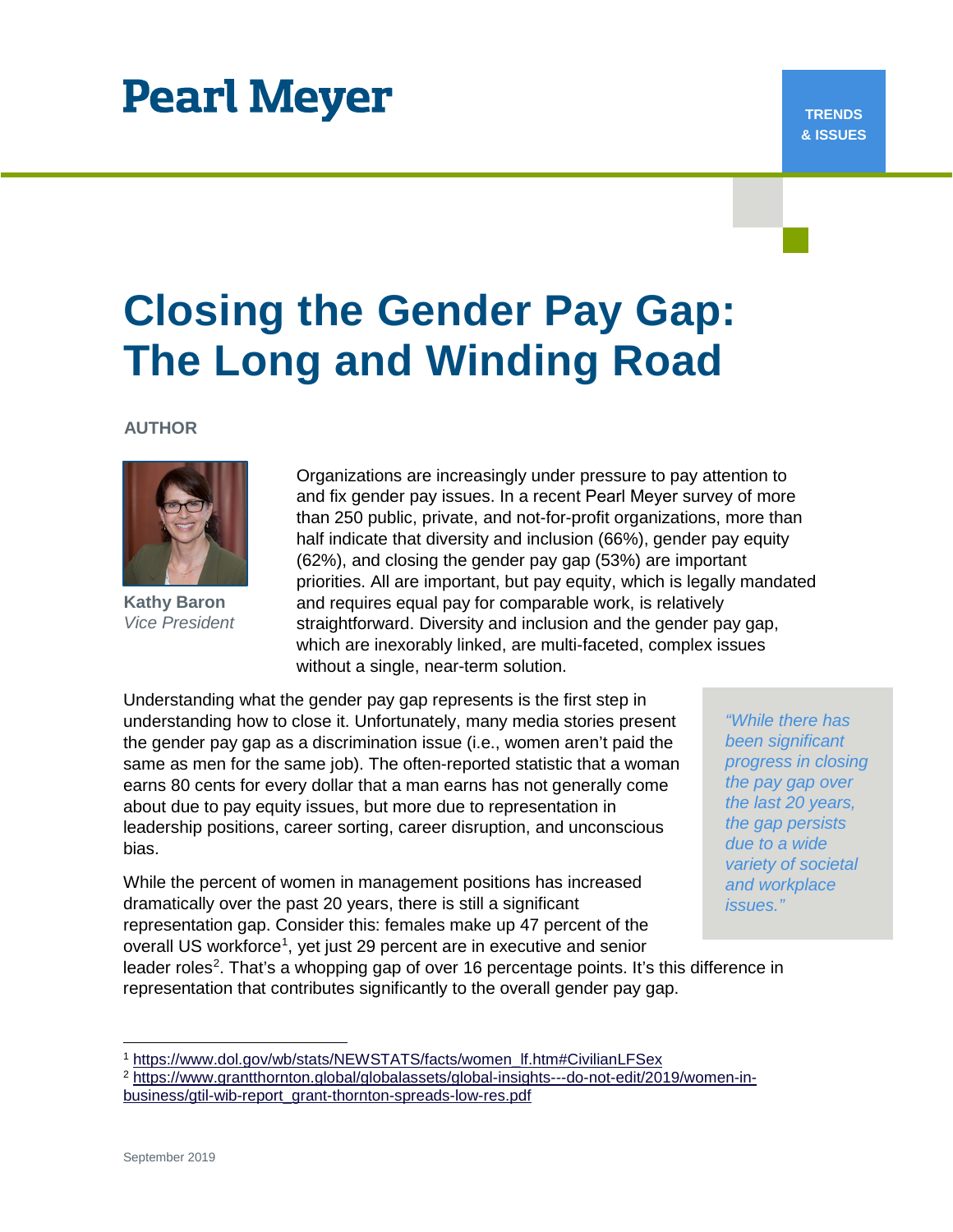Research has shown that career sorting represents almost half of the overall gender pay gap. In many cases, it begins early on with the careers that men and women have historically gravitated toward—a concept we'll refer to as gender sorting. One very illustrative example of gender sorting in our survey shows that women are much more highly represented in lower-paying, service-oriented fields (financial services 60.6%, healthcare 57.5%) as compared to higher paying STEM fields such as is in the industrials/materials (26.2%), energy/utilities (26.2%) and technology (36.2%) industries. And, the pipeline for these skills is not changing: only 32% of college graduates in the STEM fields are women<sup>3</sup>.

As careers progress, women's compensation begins to lag due to career interruption. A greater proportion of women versus men take time off to deal with family matters (both child-care and elder-care). This can result in taking extended time away from work or reduced work hours.

Finally, compounding all these challenges, we continue to find unconscious bias (versus overt discrimination) in hiring practices, such as adjectives used on job advertisements, differences in developmental and promotional opportunities, differences in size and scope of roles, bias in role expectations (e.g., women often asked to be the note-taker, plan work gatherings), and the list goes on.

So, where does this complexity, combined with the fact that organizations say this is an important priority, lead us? We do see mixed messages. It is acknowledged as important, and our survey data shows that importance increases with firm size; however, organizations are generally not doing a great deal to address the gap. While some are creating policies, programs, and/or processes to address the issues, for many the non-action simply prolongs and possibly exacerbates the problem.

What are the levers companies can use to impact the pay gap? Fortunately, opportunity exists at every point in HR's engagement with employees.

1. **Hire and Retain a More Diverse Workforce:** In our survey, only 34% of firms are taking action to increase diversity when recruiting (although this number jumps to 60% at organizations with revenue of \$10b and higher) and training hiring managers to remove unconscious bias and create an inclusive environment is only being utilized at 33% of organizations. Being mindful of diversity in recruitment and creating level playing fields at the hiring stage are fundamental areas for change. Ensure that hiring and promotional processes use assessments that do not have built-in bias, for example eliminating job descriptions/postings that use "male" oriented terms such as aggressive, competitive, and dominate, which tend to attract and reward more males than females. Once onboard, ensure the culture of the

<span id="page-1-0"></span> <sup>3</sup> [https://nces.ed.gov/programs/digest/d18/tables/dt18\\_301.10.asp](https://nces.ed.gov/programs/digest/d18/tables/dt18_301.10.asp)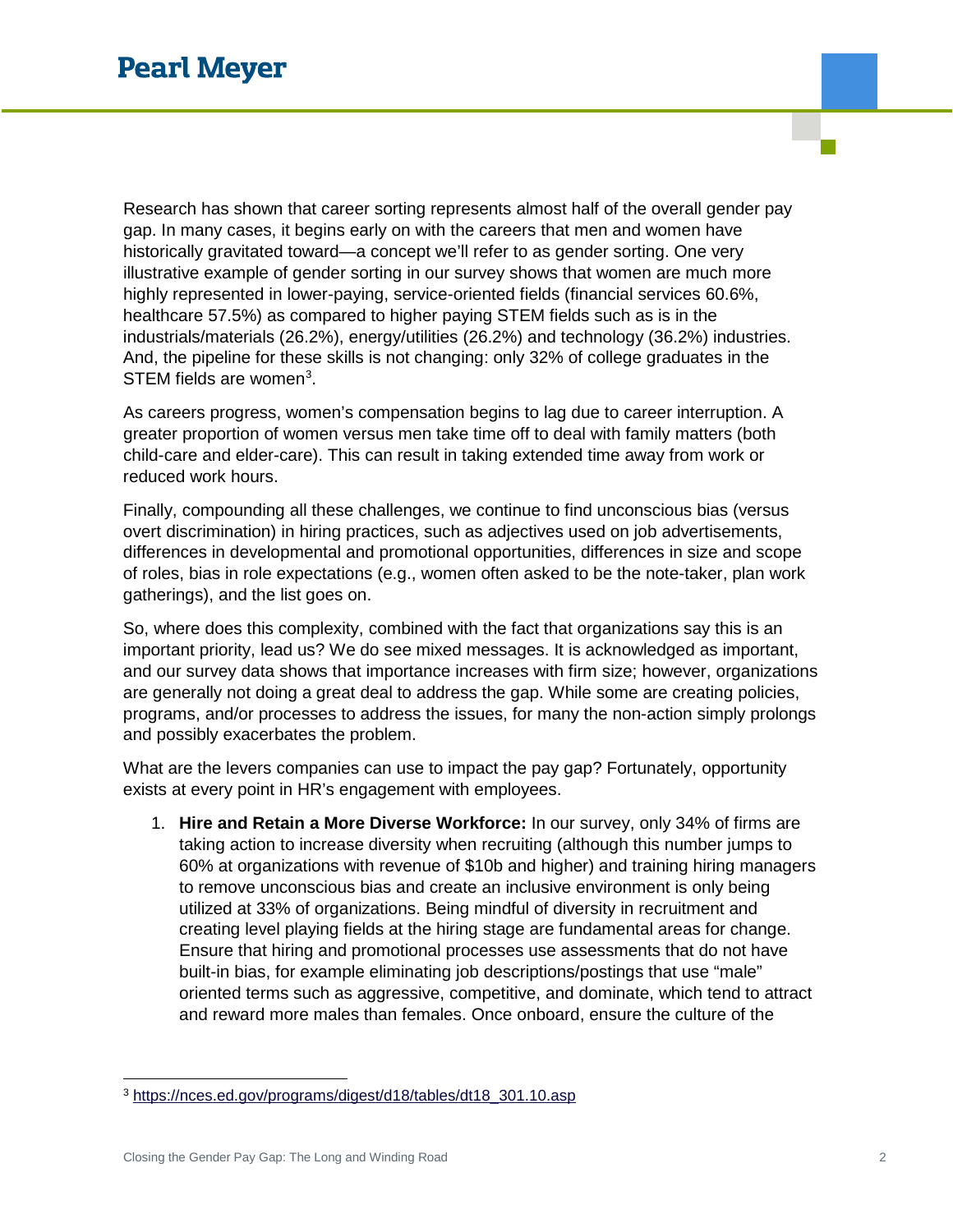organization welcomes and embraces diversity, creating a sense of inclusion and belonging.

- 2. **Provide Developmental Opportunities:** We found the gap in overall workforce representation for females and the percentage of women in executive/senior level roles to be over 16 percentage points, with the gap getting bigger as you move up the organizational levels. We also found that only 14% of organizations said that they had a formal process in place to increase female representation in management and/or executive positions and 15% have internal training and development programs that are specifically gender oriented.
- 3. **Maximize Promotional Opportunities:** Even with such a large representation gap at executive and senior level management positions, our survey found few firms that were taking actions to increase diversity when promoting employees—only 23% responded affirmatively. When asked what approaches they are taking to increase diversity when promoting employees, only 13% of organizations responded that they require a diverse candidate on the slate for all positions. This is a clear area for impactful change. Organizations can and should focus on generating a more diversified slate of candidates for leadership hires and promotions with at least half the slate being female. With lower percentages in the slate of candidates, the probability of selecting a female is low.
- 4. **Examine HR Policies:** Leave of absence policies can have a dramatically negative effect on women as they take maternity leave and then contemplate return to the workforce. Skipping performance reviews and merit increases due to being on leave during this phase of the performance/increase cycle can put pay behind and returning to part-time roles that tend to be less highly valued can also have a chilling effect on career and future promotions. Putting practices in place to keep women connected during their maternity leave can facilitate a positive decision to return to work and not take an "off ramp" or pause in their career. Countries that have more generous leave and flexible work policies tend to have a lower pay gap percentage. For example, Denmark and Norway have reported gender pay gaps of 6% and 7% respectively[4](#page-2-0) and are among the Nordic countries that have adopted more familyfriendly and flexible work policies. While no one company is likely to approach these numbers quickly, companies should at a minimum closely examine their current policies that affect working families and attempt to uncover any overt issues that may exist.

Getting to single digit pay gap numbers is a longer-term fix and in many cases beyond the efforts of a single company, requiring a broader societal change to truly make headway. A

<span id="page-2-0"></span> <sup>4</sup> <https://www.oecd.org/els/emp/last-mile-longest-gender-nordic-countries-brief.pdf>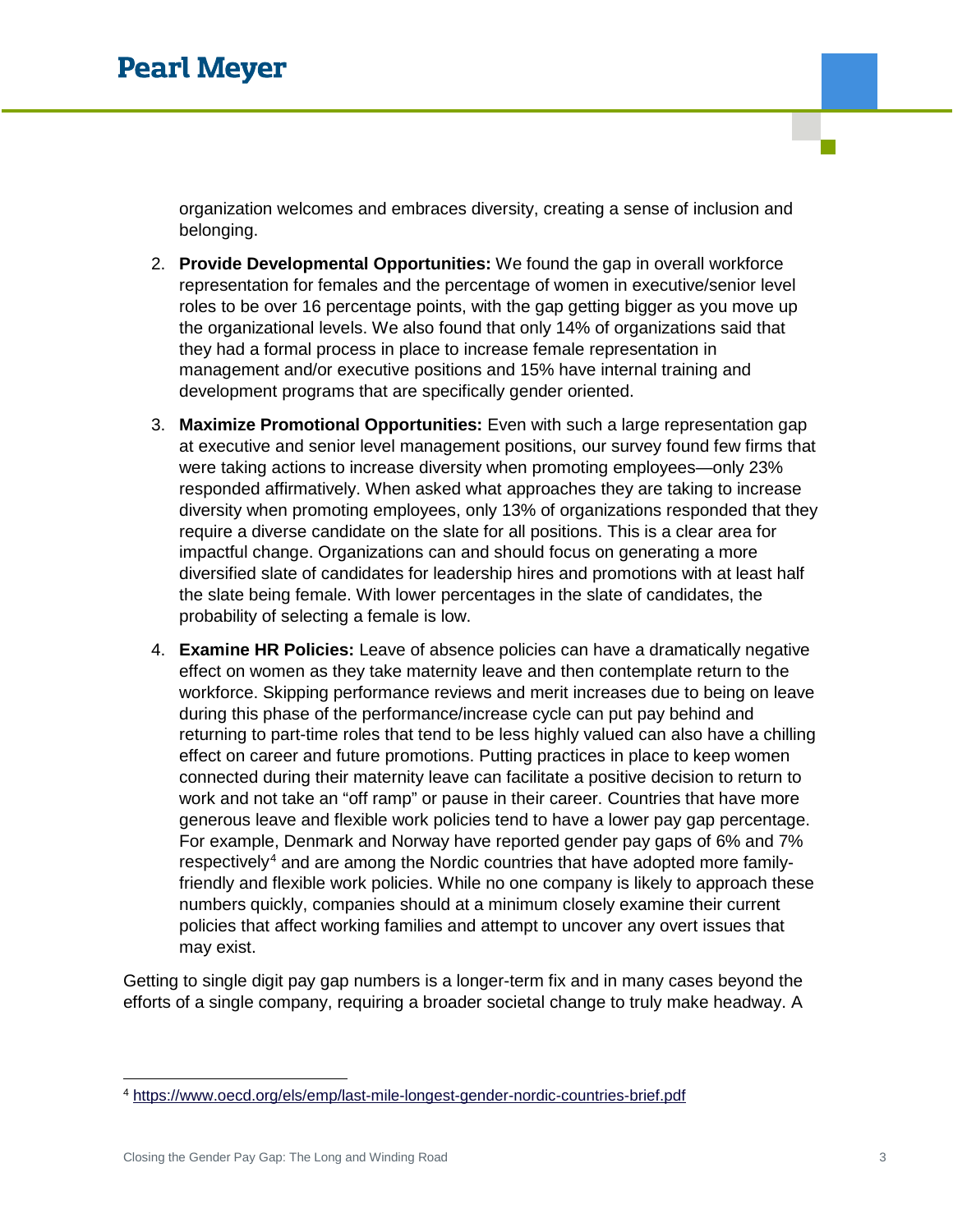few of the many potential solutions for the closing the leadership representation gap include actions such as:

- **Lead from The Top:** Increasing gender diversity on corporate boards will diversify and expand the boards' thinking around gender opportunity gap issues.
- **Help Build the Pipeline of the Future:** Partner with schools, universities, and organizations that focus on bringing females into traditionally male-dominated fields of work such as STEM and coding. Provide internships and/or shadow opportunities.
- **Root Out Unconscious Bias:** Avoid unconscious stereotyping around women's roles in the workplace, such as:
	- o Making behavioral assumptions—using masculine-gendered words in job descriptions such as competitive, assertive, and aggressive;
	- o Unequally assigning "workplace housework"—setting up meetings, taking notes, planning office parties, and restocking printer paper;
	- o Avoiding gender-segregated social events outside of work—women are often not included in opportunities to play sports, watch games, or get together for a drink; and
	- o Demonstrating interpersonal etiquette—research has shown that when speaking, women are interrupted far more often than men; allow women to voice thoughts and ideas without interruption.

The first step to fixing the gender pay gap is to recognize that it is a problem and set goals for improvement. What gets measured gets attention. Our survey found that only 32% measure D&I program outcomes and just a small portion include these outcomes in incentive plans for the CEO (13.7%) or CHRO (17.8%). Measuring and holding leadership accountable for improvements signals to the organization at large that these issues are a priority.

Closing the gender pay gap will require long-term, well thought-out strategies and changes in cultural thinking about women in the workplace. This is not for the faint of heart; however, the payoffs can be huge in terms of a company's bottom line. Does your organization have the desire, stamina, and mindset to solve the pay gap? Are you prepared for the long and winding road? The opportunity is there—go after this strategic imperative!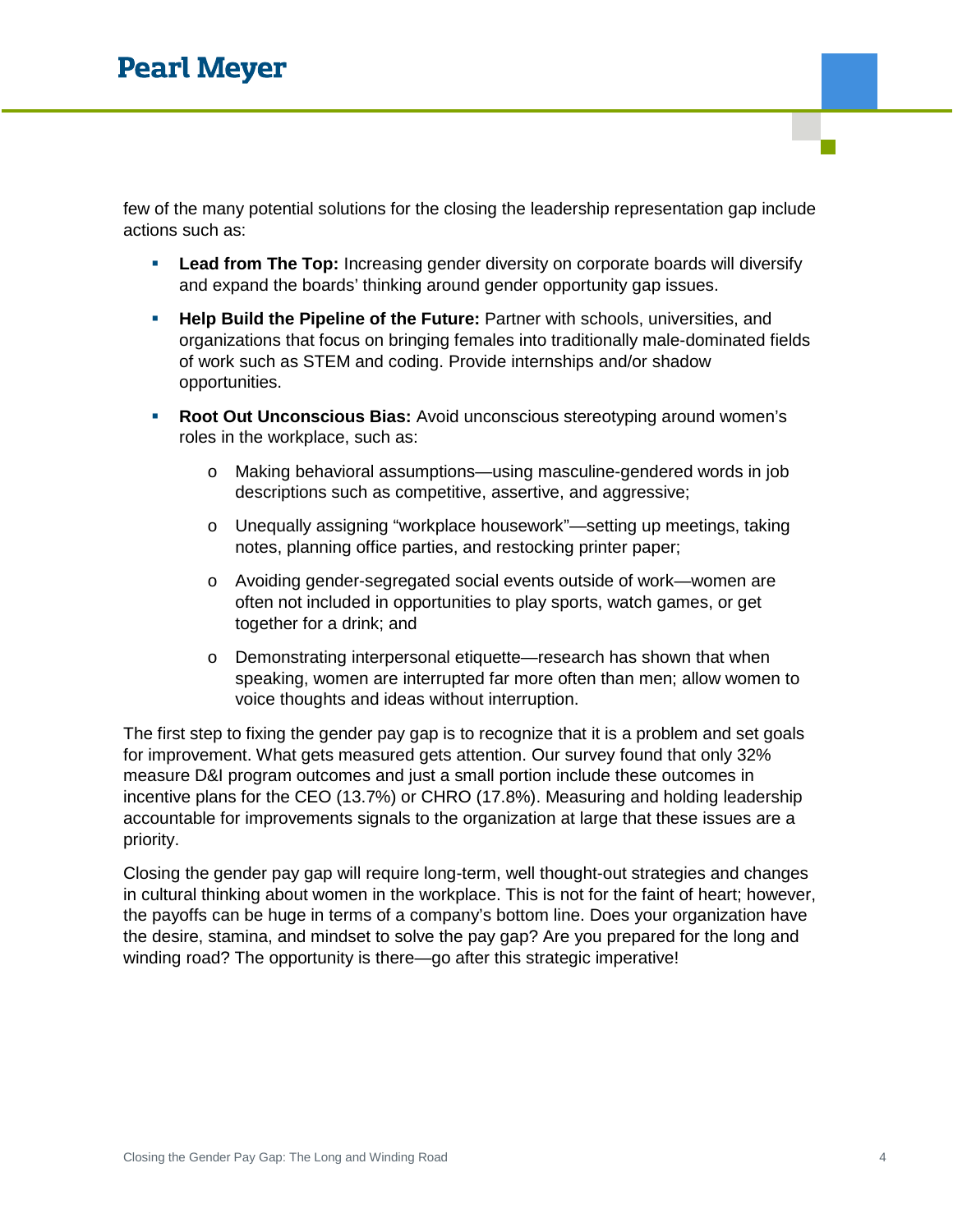### About the Author

Kathy Acierno Baron is a vice president with Pearl Meyer, where she specializes in talent management issues, including executive leadership development, succession management, and coaching.

### About Pearl Meyer

Pearl Meyer is the leading advisor to boards and senior management on the alignment of executive compensation with business and leadership strategy, making pay programs a powerful catalyst for value creation and competitive advantage. Pearl Meyer's global clients stand at the forefront of their industries and range from emerging high-growth, not-for-profit, and private companies to the Fortune 500 and FTSE 350. The firm has offices in New York, Atlanta, Boston, Charlotte, Chicago, Houston, London, Los Angeles, Raleigh, and San Jose.